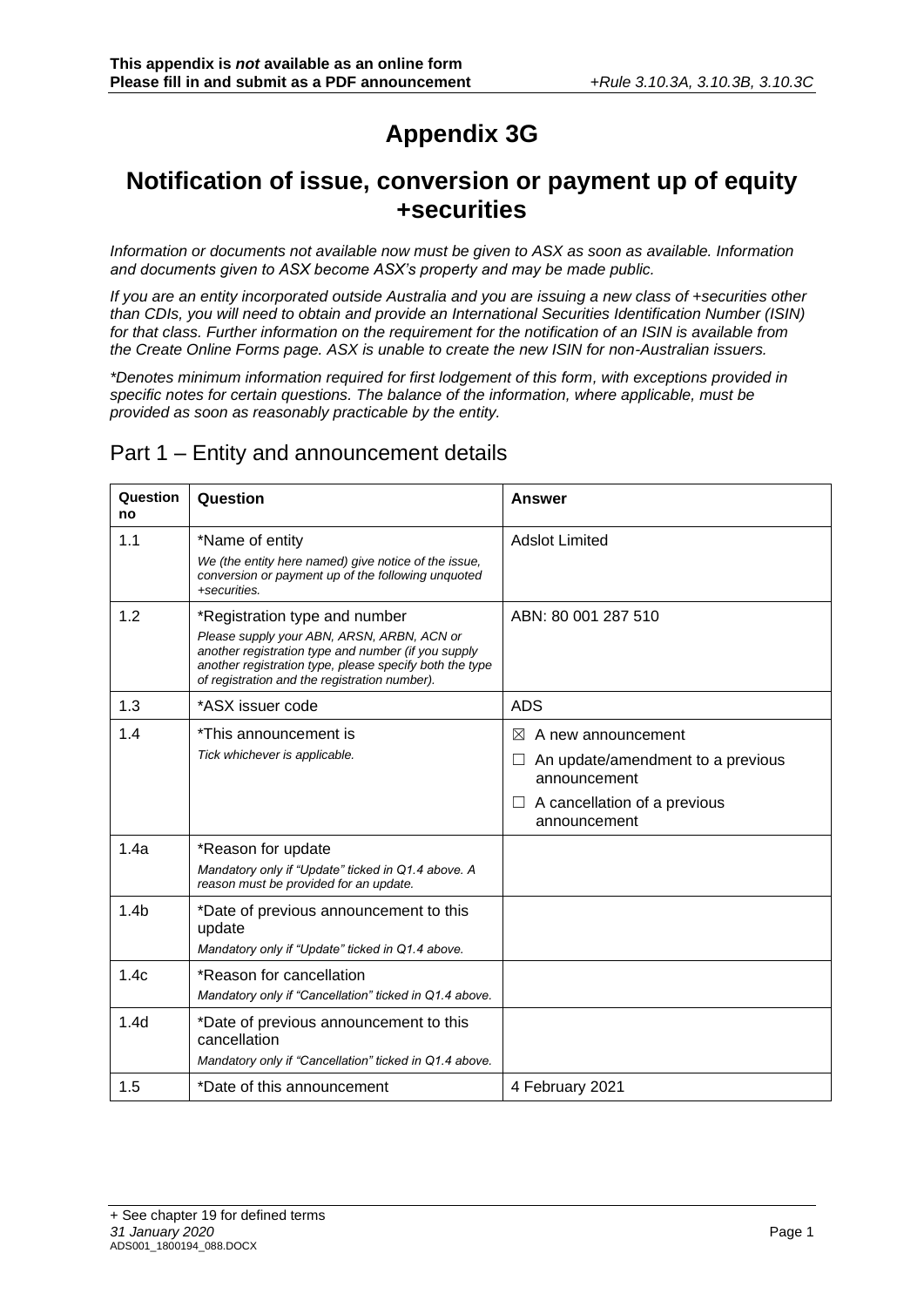## Part 2 – Type of issue

| Question<br>No.    | Question                                                                                                                                                                                                                                                                                                                                                                                                                                                          | <b>Answer</b>                                                                                                                                                                                                                                                                                                                                                                                                                                                                                                                                                                                                                                                                                          |
|--------------------|-------------------------------------------------------------------------------------------------------------------------------------------------------------------------------------------------------------------------------------------------------------------------------------------------------------------------------------------------------------------------------------------------------------------------------------------------------------------|--------------------------------------------------------------------------------------------------------------------------------------------------------------------------------------------------------------------------------------------------------------------------------------------------------------------------------------------------------------------------------------------------------------------------------------------------------------------------------------------------------------------------------------------------------------------------------------------------------------------------------------------------------------------------------------------------------|
| 2.1                | *The +securities the subject of this<br>notification are:<br>Select whichever item is applicable.<br>If you wish to notify ASX of different types of issues of<br>securities, please complete a separate Appendix 3G<br>for each type of issue.                                                                                                                                                                                                                   | $\Box$ +Securities issued as a result of options<br>being exercised or other +convertible<br>+securities being converted and that are<br>not to be quoted on ASX<br>Partly paid +securities that have been<br>ப<br>fully paid up and that are not to be<br>quoted on ASX<br>$\boxtimes$ +Securities issued under an +employee<br>incentive scheme that are not being<br>immediately quoted on ASX<br>Other [please specify]<br>$\boxtimes$<br>If you have selected 'other' please provide the<br>circumstances of the issue here:<br>Securities issued to a director (the issue of<br>which was approved by shareholders under<br>Listing Rule 10.11) that are not being<br>immediately quoted on ASX. |
| 2.2a.1             | Please state the number and type of<br>options that were exercised or other<br>+convertible securities that were converted<br>(including their ASX security code if<br>available)?<br>Answer this question if your response to Q2.1 is<br>"securities issued as a result of options being<br>exercised or other convertible securities being<br>converted and that are not to be quoted on ASX".                                                                  | N/A                                                                                                                                                                                                                                                                                                                                                                                                                                                                                                                                                                                                                                                                                                    |
| 2.2a.2             | And the date the options were exercised or<br>other +convertible securities were<br>converted:<br>Answer this question if your response to Q2.1 is<br>"securities issued as a result of options being<br>exercised or other convertible securities being<br>converted and that are not to be quoted on ASX".<br>Note: If this occurred over a range of dates, enter the<br>date the last of the options was exercised or<br>convertible securities was converted. | N/A                                                                                                                                                                                                                                                                                                                                                                                                                                                                                                                                                                                                                                                                                                    |
| 2.2 <sub>b.1</sub> | Please state the number and type of partly<br>paid +securities that were fully paid up<br>(including their ASX security code if<br>available)?<br>Answer this question if your response to Q2.1 is<br>"partly paid securities that have been paid up and that<br>are not to be quoted on ASX".                                                                                                                                                                    | N/A                                                                                                                                                                                                                                                                                                                                                                                                                                                                                                                                                                                                                                                                                                    |
| 2.2 <sub>b.2</sub> | And the date the +securities were fully paid<br>up:<br>Answer this question if your response to Q2.1 is<br>"partly paid securities that have been paid up and that<br>are not to be quoted on ASX".<br>Note: If this occurred over a range of dates, enter the<br>date the last of the securities was fully paid up.                                                                                                                                              | N/A                                                                                                                                                                                                                                                                                                                                                                                                                                                                                                                                                                                                                                                                                                    |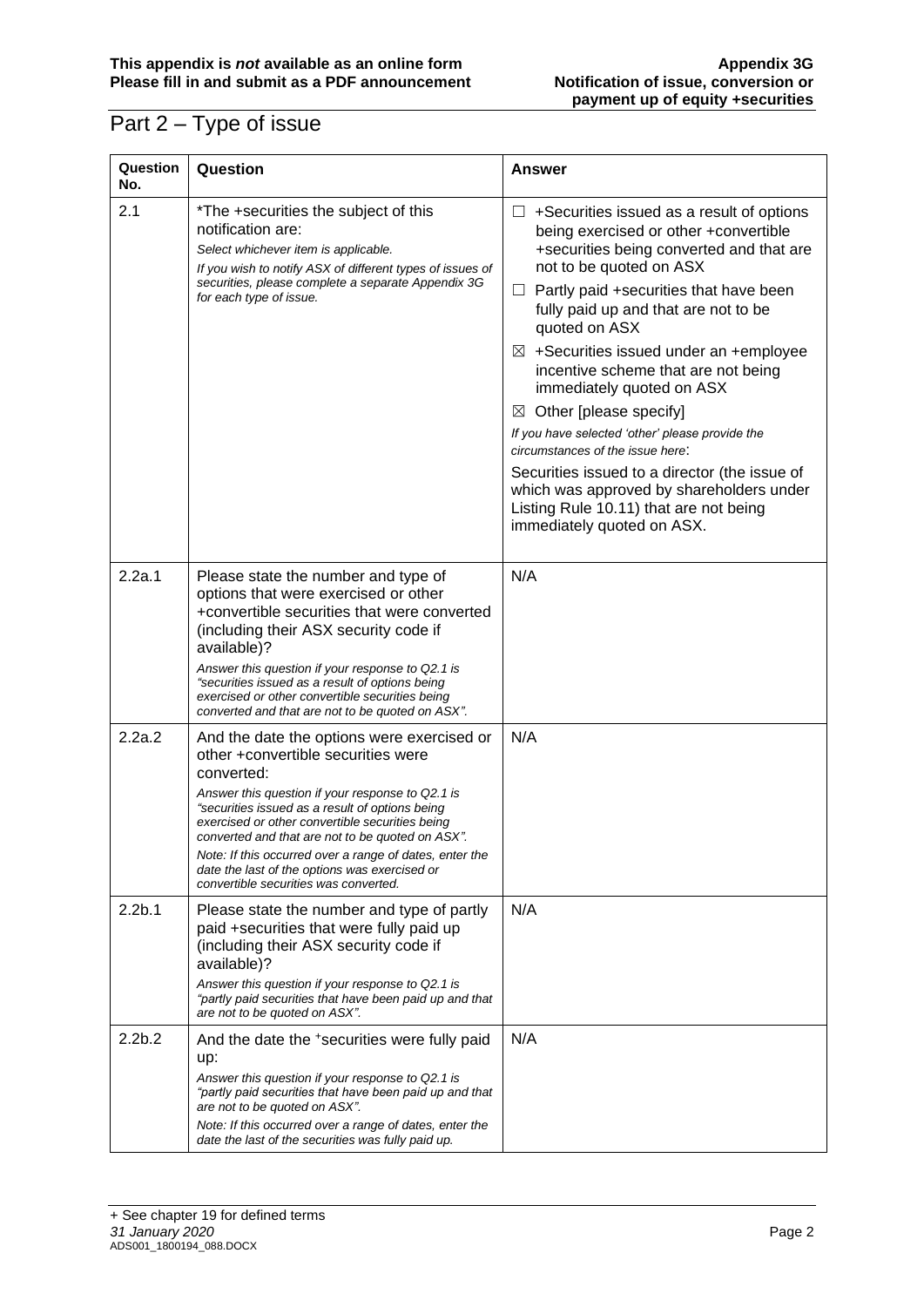**This appendix is** *not* **available as an online form Appendix 3G Please fill in and submit as a PDF announcement Notification of issue, conversion or** 

| 2.2c.1   | Please state the number and type of<br>+securities (including their ASX security<br>code) issued under an +employee<br>incentive scheme that are not being<br>immediately quoted on ASX<br>Answer this question if your response to Q2.1 is<br>"securities issued under an employee incentive<br>scheme that are not being immediately quoted on<br>ASX". |                                                               |                                                                      | (a) Securities issued under an<br>employee incentive scheme:<br>18,000,000 Options<br>Code: ADS<br>(b) Securities issued to a director under<br>LR 10.11 (and not under an<br>employee incentive scheme):<br>2,500,000 Options<br>Code: ADS<br>(c) 600,000 Lapsed incentive scheme<br>options due to employee departures<br>Code: ADS                   |
|----------|-----------------------------------------------------------------------------------------------------------------------------------------------------------------------------------------------------------------------------------------------------------------------------------------------------------------------------------------------------------|---------------------------------------------------------------|----------------------------------------------------------------------|---------------------------------------------------------------------------------------------------------------------------------------------------------------------------------------------------------------------------------------------------------------------------------------------------------------------------------------------------------|
| 2.2c.2   | *Please attach a document or provide<br>details of a URL link for a document lodged<br>with ASX detailing the terms of the<br>+employee incentive scheme or a<br>summary of the terms.<br>Answer this question if your response to Q2.1 is<br>"securities issued under an employee incentive<br>scheme that are not being immediately quoted on<br>ASX".  |                                                               | held 28 January 2021.<br>located here:<br>https://www.adslot.com/wp- | Incentive Option Plan approved at AGM<br>Notice of Meeting with summary of terms<br>content/uploads/2020/12/2021-Jan-Adslot-AGM-<br>NOM-PROX-FINAL.pdf?x98531                                                                                                                                                                                           |
| 2.2c.3   | *Are any of these +securities being issued<br>to +key management personnel (KMP) or<br>an +associate<br>Answer this question if your response to Q2.1 is<br>"securities issued under an employee incentive<br>scheme that are not being immediately quoted on<br>ASX".                                                                                    |                                                               | Yes                                                                  |                                                                                                                                                                                                                                                                                                                                                         |
| 2.2c.3.a | *Provide details of the recipients and the number of +securities issued to each of them.<br>not being immediately quoted on ASX" and your response to Q2.2c.3 is "Yes". Repeat the detail in the table<br>linsert the name of the associate in "Name of registered holder".                                                                               |                                                               |                                                                      | Answer this question if your response to Q2.1 is "securities issued under an employee incentive scheme that are<br>below for each KMP involved in the issue. If the securities are being issued to the KMP, repeat the name of the<br>KMP or insert "Same" in "Name of registered holder". If the securities are being issued to an associate of a KMP, |
|          | Name of KMP                                                                                                                                                                                                                                                                                                                                               | Name of registered holder                                     |                                                                      | Number of +securities                                                                                                                                                                                                                                                                                                                                   |
|          | Benjamin Dixon                                                                                                                                                                                                                                                                                                                                            | Benjamin Dixon                                                |                                                                      | 18,000,000                                                                                                                                                                                                                                                                                                                                              |
|          | <b>Andrew Dyer</b>                                                                                                                                                                                                                                                                                                                                        | <b>Securities Markets Capital</b><br>Pty Ltd ATF The Dyer MIF |                                                                      | 2,500,000                                                                                                                                                                                                                                                                                                                                               |
|          |                                                                                                                                                                                                                                                                                                                                                           |                                                               |                                                                      |                                                                                                                                                                                                                                                                                                                                                         |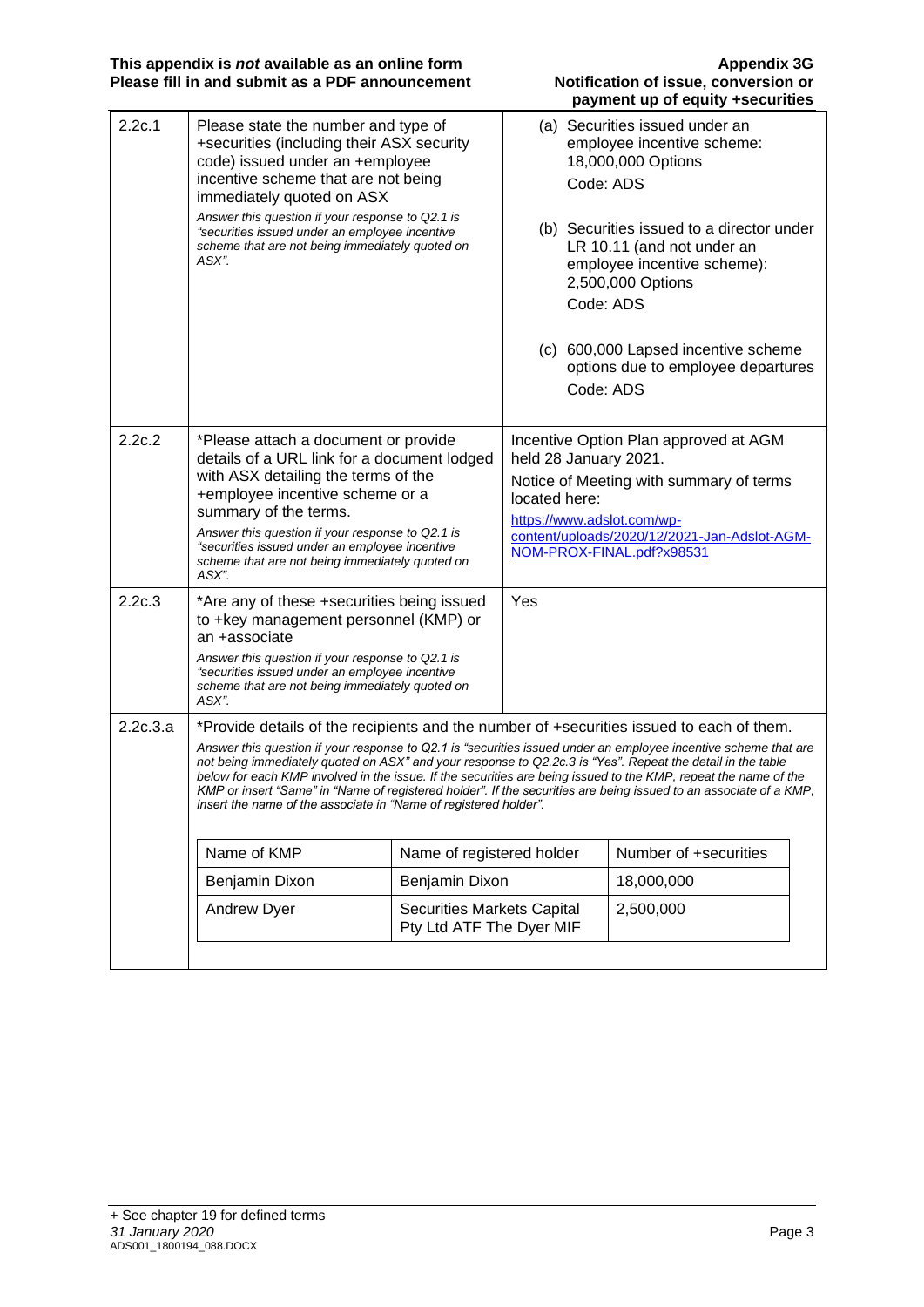| 2.2d.1 | *The purpose(s) for which the entity is<br>issuing the +securities is:<br>Answer this question if your response to Q2.1 is<br>"Other".<br>You may select one or more of the items in the list.                                                                                                                                                                                                                                                                   | To raise additional working capital<br>To fund the retirement of debt<br>To pay for the acquisition of an asset<br>$\Box$<br>[provide details below]<br>$\boxtimes$ To pay for services rendered<br>[provide details below]<br>Other [provide details below]<br>Additional details:<br>Options issued to a director in lieu of cash<br>remuneration for his services as a director. |
|--------|------------------------------------------------------------------------------------------------------------------------------------------------------------------------------------------------------------------------------------------------------------------------------------------------------------------------------------------------------------------------------------------------------------------------------------------------------------------|-------------------------------------------------------------------------------------------------------------------------------------------------------------------------------------------------------------------------------------------------------------------------------------------------------------------------------------------------------------------------------------|
| 2.2d.2 | Please provide any further information<br>needed to understand the circumstances in<br>which you are notifying the issue of these<br>+securities to ASX, including (if applicable)<br>why the issue of the +securities has not<br>been previously announced to the market<br>in an Appendix 3B<br>You must answer this question if your response to<br>Q2.1 is "Other". If there is no other information to<br>provide, please answer "Not applicable" or "N/A". | A resolution to approve the issue of<br>2,500,000 Options to a director was set out<br>in the Notice of Meeting for the AGM that<br>was held on 28 January 2021.                                                                                                                                                                                                                    |
| 2.3    | *The +securities being issued are:<br>Tick whichever is applicable                                                                                                                                                                                                                                                                                                                                                                                               | $\Box$ Additional +securities in an existing<br>unquoted class that is already recorded<br>by ASX ("existing class")<br>$\boxtimes$ New +securities in an unquoted class<br>that is not yet recorded by ASX ("new<br>class")                                                                                                                                                        |

## Part 3A – number and type of +securities being issued (existing class)

|  | Answer the questions in this part if your response to Q2.3 is "existing class". |  |  |  |  |
|--|---------------------------------------------------------------------------------|--|--|--|--|
|  |                                                                                 |  |  |  |  |

| Question<br>No. | Question                                                                                                                                                            | Answer |
|-----------------|---------------------------------------------------------------------------------------------------------------------------------------------------------------------|--------|
| 3A.1            | *ASX security code & description                                                                                                                                    | N/A    |
| 3A.2            | *Number of +securities being issued                                                                                                                                 | N/A    |
| 3A.3a           | *Will the +securities being issued rank<br>equally in all respects from their issue date<br>with the existing issued +securities in that<br>class?                  | N/A    |
| 3A.3b           | *Is the actual date from which the<br>+securities will rank equally (non-ranking<br>end date) known?<br>Answer this question if your response to Q3A.3a is<br>"No". | N/A    |
| 3A.3c           | *Provide the actual non-ranking end date<br>Answer this question if your response to Q3A.3a is<br>"No" and your response to Q3A.3b is "Yes".                        | N/A    |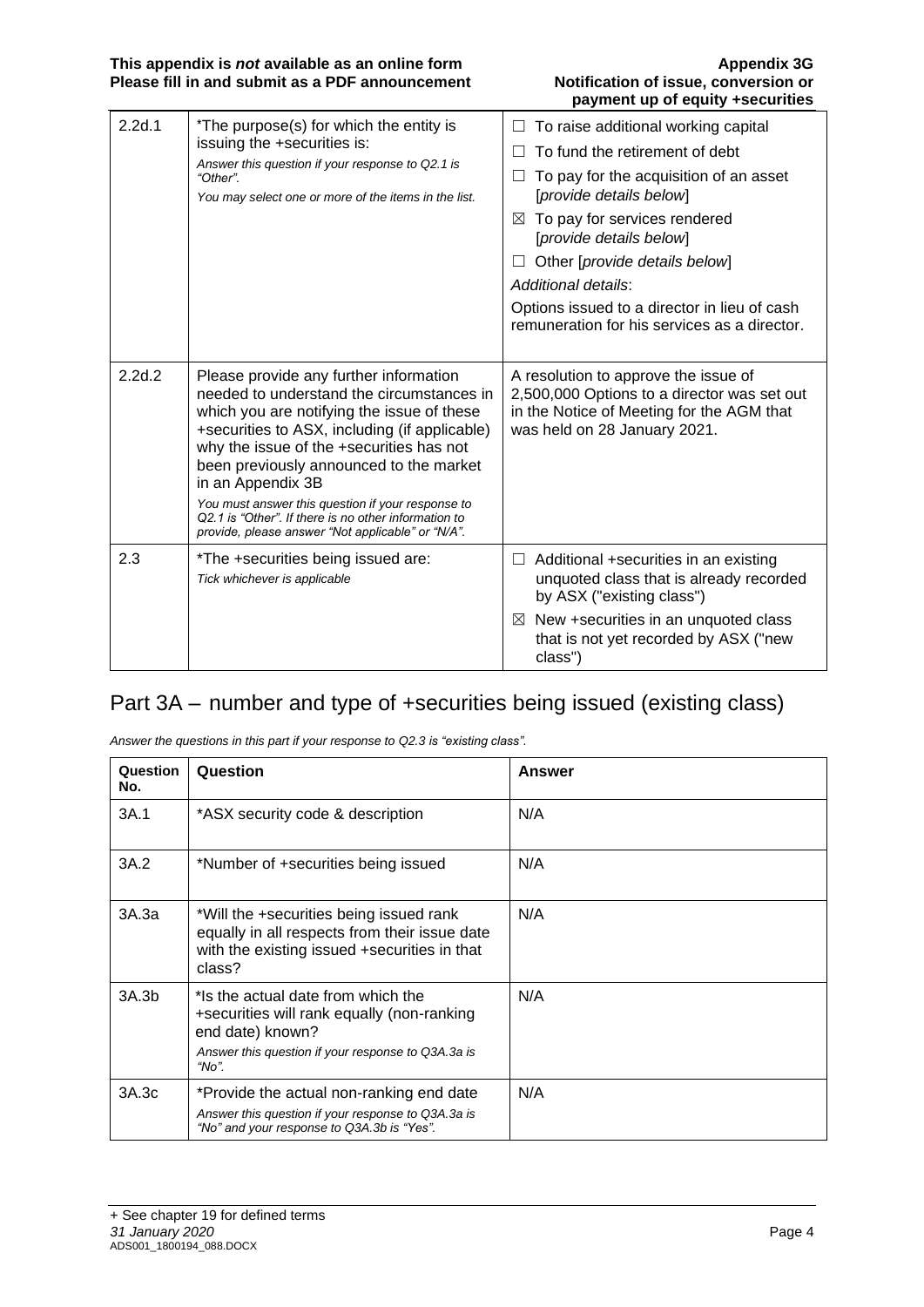| 3A.3d | *Provide the estimated non-ranking end<br>period<br>Answer this question if your response to Q3A.3a is<br>"No" and your response to Q3A.3b is "No".                                                                                                                                                                           | N/A |
|-------|-------------------------------------------------------------------------------------------------------------------------------------------------------------------------------------------------------------------------------------------------------------------------------------------------------------------------------|-----|
| 3A.3e | *Please state the extent to which the<br>+securities do not rank equally:                                                                                                                                                                                                                                                     | N/A |
|       | in relation to the next dividend,<br>$\bullet$<br>distribution or interest payment; or                                                                                                                                                                                                                                        |     |
|       | for any other reason<br>$\bullet$                                                                                                                                                                                                                                                                                             |     |
|       | Answer this question if your response to Q3A.3a is<br>"No".                                                                                                                                                                                                                                                                   |     |
|       | For example, the securities may not rank at all, or may<br>rank proportionately based on the percentage of the<br>period in question they have been on issue, for the<br>next dividend, distribution or interest payment; or they<br>may not be entitled to participate in some other event,<br>such as an entitlement issue. |     |

## Part 3B – number and type of +securities being issued (new class)

| Question<br>No. | Question                                                                                                                                                                                                              | <b>Answer</b>                                                                                                                                                                                                        |
|-----------------|-----------------------------------------------------------------------------------------------------------------------------------------------------------------------------------------------------------------------|----------------------------------------------------------------------------------------------------------------------------------------------------------------------------------------------------------------------|
| 3B.1            | *Security description                                                                                                                                                                                                 | (a) Options to acquire fully paid ordinary<br>shares in ADS, each option being<br>exercisable for one ADS share at an<br>exercise price of \$0.034 with an expiry<br>date of 6 August 2024 (New Dixon<br>Options).   |
|                 |                                                                                                                                                                                                                       | (b) Options to acquire fully paid ordinary<br>shares in ADS, each option being<br>exercisable for one ADS share at an<br>exercise price of \$0.043 with an expiry<br>date of 16 December 2024 (New Dyer<br>Options). |
| 3B.2            | *Security type                                                                                                                                                                                                        | Ordinary fully or partly paid shares/units<br>ப                                                                                                                                                                      |
|                 | Select one item from the list that best describes the<br>securities the subject of this form. This will determine                                                                                                     | Options<br>⊠                                                                                                                                                                                                         |
|                 | more detailed questions to be asked about the security                                                                                                                                                                | +Convertible debt securities<br>П                                                                                                                                                                                    |
|                 | later in this section. Select "ordinary fully or partly paid<br>shares/units" for stapled securities or CDIs. For interest                                                                                            | Non-convertible +debt securities<br>$\mathsf{L}$                                                                                                                                                                     |
|                 | rate securities, please select the appropriate choice<br>from either "Convertible debt securities" or "Non-                                                                                                           | Redeemable preference shares/units                                                                                                                                                                                   |
|                 | convertible debt securities". Select "Other" for<br>performance shares/units and performance<br>options/rights or if the selections available in the list do<br>not appropriately describe the security being issued. | Other<br>П                                                                                                                                                                                                           |
| 3B.3            | <b>ISIN</b> code                                                                                                                                                                                                      |                                                                                                                                                                                                                      |
|                 | Answer this question if you are an entity incorporated<br>outside Australia and you are issuing a new class of<br>securities other than CDIs. See also the note at the top<br>of this form.                           |                                                                                                                                                                                                                      |
| 3B.4            | *Number of +securities being issued                                                                                                                                                                                   | (a) 18,000,000 New Dixon Options                                                                                                                                                                                     |
|                 |                                                                                                                                                                                                                       | (b) 2,500,000 New Dyer Options                                                                                                                                                                                       |

*Answer the questions in this part if your response to Q2.3 is "new class".*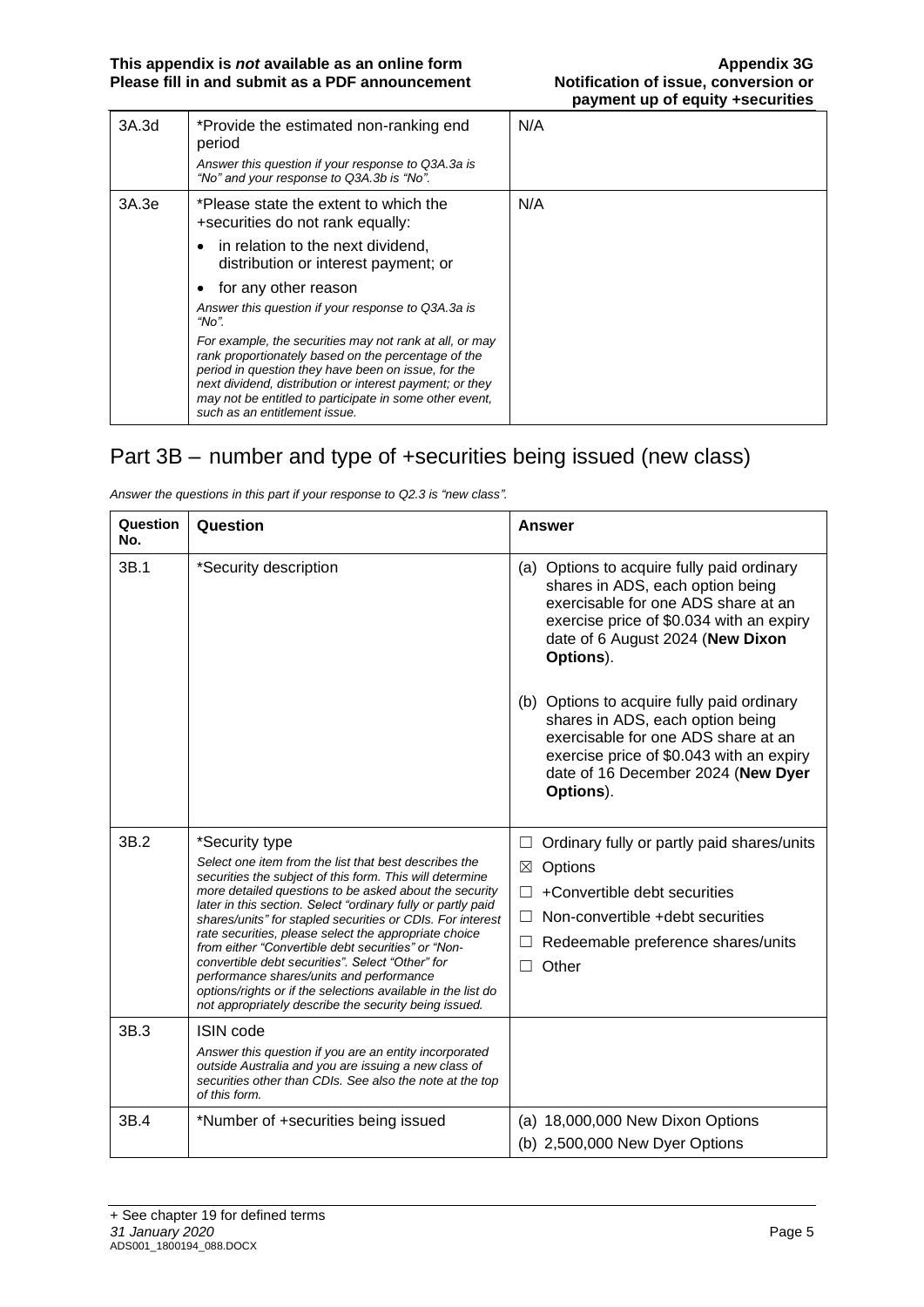| 3B.5a | *Will all the +securities issued in this class<br>rank equally in all respects from the issue<br>date?                                                                                                                                                                                                                                                                                                                                                                                                                                                                                          | Yes |
|-------|-------------------------------------------------------------------------------------------------------------------------------------------------------------------------------------------------------------------------------------------------------------------------------------------------------------------------------------------------------------------------------------------------------------------------------------------------------------------------------------------------------------------------------------------------------------------------------------------------|-----|
| 3B.5b | *Is the actual date from which the<br>+securities will rank equally (non-ranking<br>end date) known?<br>Answer this question if your response to Q3B.5a is<br>" $No$ ".                                                                                                                                                                                                                                                                                                                                                                                                                         |     |
| 3B.5c | *Provide the actual non-ranking end date<br>Answer this question if your response to Q3B.5a is<br>"No" and your response to Q3B.5b is "Yes".                                                                                                                                                                                                                                                                                                                                                                                                                                                    |     |
| 3B.5d | *Provide the estimated non-ranking end<br>period<br>Answer this question if your response to Q3B.5a is<br>"No" and your response to Q3B.5b is "No".                                                                                                                                                                                                                                                                                                                                                                                                                                             |     |
| 3B.5e | *Please state the extent to which the<br>+securities do not rank equally:<br>in relation to the next dividend,<br>distribution or interest payment; or<br>for any other reason<br>$\bullet$<br>Answer this question if your response to Q3B.5a is<br>" $No$ ".<br>For example, the securities may not rank at all, or may<br>rank proportionately based on the percentage of the<br>period in question they have been on issue, for the<br>next dividend, distribution or interest payment; or they<br>may not be entitled to participate in some other event,<br>such as an entitlement issue. |     |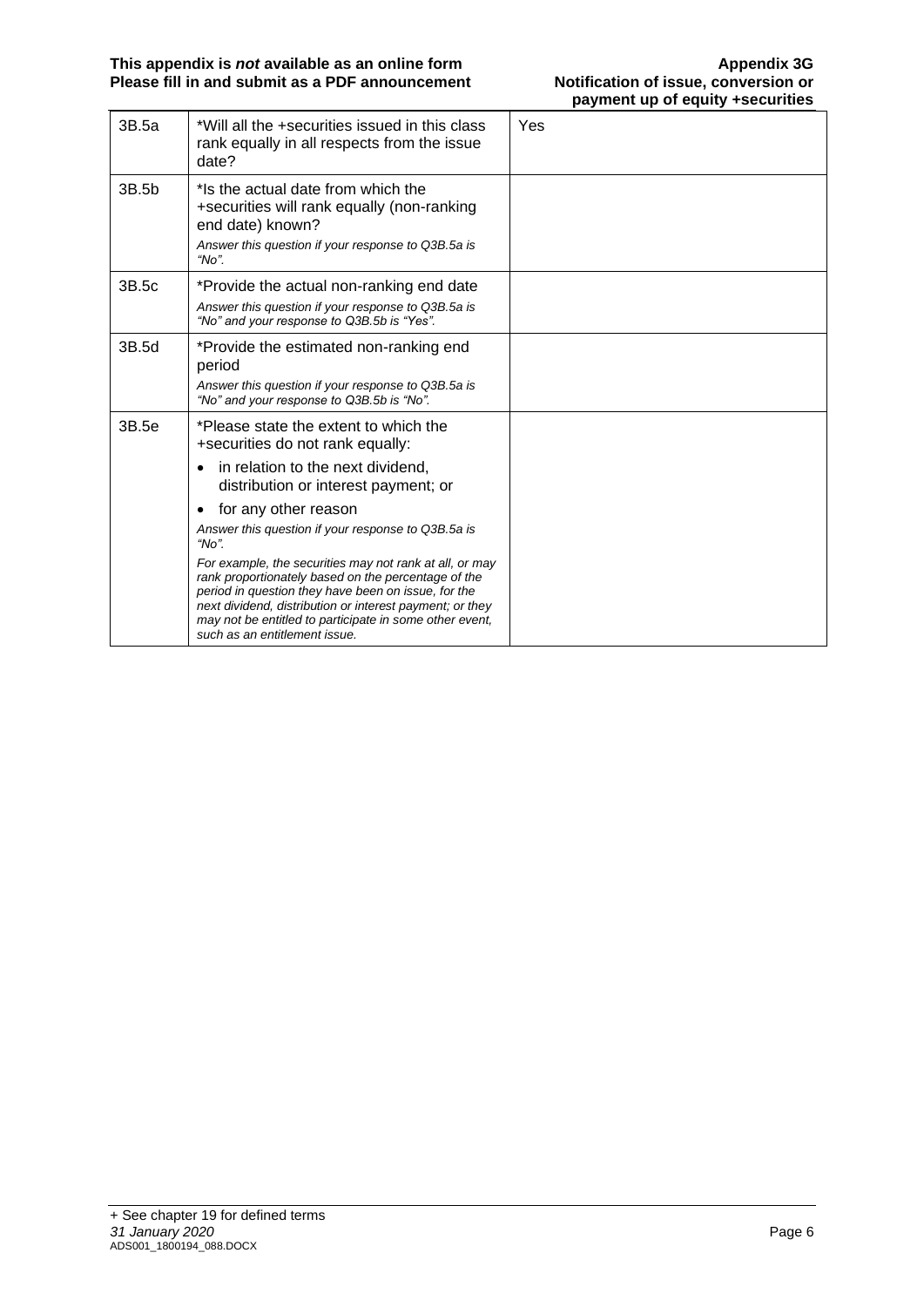| 3B.6  | Please attach a document or provide a URL                                                                                                                                                                                                                                              | (a) New Dixon Options                                                                                                                                       |
|-------|----------------------------------------------------------------------------------------------------------------------------------------------------------------------------------------------------------------------------------------------------------------------------------------|-------------------------------------------------------------------------------------------------------------------------------------------------------------|
|       | link for a document lodged with ASX setting                                                                                                                                                                                                                                            | Grant date: 7 August 2020                                                                                                                                   |
|       | out the material terms of the +securities                                                                                                                                                                                                                                              | Expiry date: 6 August 2024                                                                                                                                  |
|       | being issued                                                                                                                                                                                                                                                                           | Term: 4 years                                                                                                                                               |
|       | You may cross reference a disclosure document, PDS,<br>information memorandum, investor presentation or<br>other announcement with this information provided it<br>has been released to the ASX Market Announcements<br>Platform.                                                      | Vesting: Options are long-term incentives<br>for employee retention. 12,000,000 options<br>vested on approval at the AGM held on 28<br>January 2021.        |
|       |                                                                                                                                                                                                                                                                                        | The remaining 6,000,000 options vest in<br>three equal instalments on the anniversary<br>of the Grant date (vest over three years).                         |
|       |                                                                                                                                                                                                                                                                                        | <b>Exercise price: \$0.034 per Option, being</b><br>145% of the VWAP of ADS shares in the 7<br>days up to and including the Grant date<br>(VWAP is \$0.023) |
|       |                                                                                                                                                                                                                                                                                        | (b) New Dyer Options                                                                                                                                        |
|       |                                                                                                                                                                                                                                                                                        | Grant date: 17 December 2020                                                                                                                                |
|       |                                                                                                                                                                                                                                                                                        | Expiry date: 16 December 2024                                                                                                                               |
|       |                                                                                                                                                                                                                                                                                        | Term: 4 years                                                                                                                                               |
|       |                                                                                                                                                                                                                                                                                        | Vesting: Options represent director<br>remuneration. 50% (1,250,000) of the<br>options vest six months after the Grant<br>Date.                             |
|       | The remaining 1,250,000 options vest on<br>the first anniversary of the Grant date.                                                                                                                                                                                                    |                                                                                                                                                             |
|       |                                                                                                                                                                                                                                                                                        | <b>Exercise price: \$0.043 per Option, being</b><br>145% of the VWAP of ADS shares in the 7<br>days up to and including the Grant date<br>(VWAP is \$0.029) |
| 3B.7  | *Have you received confirmation from ASX                                                                                                                                                                                                                                               | <b>No</b>                                                                                                                                                   |
|       | that the terms of the +securities are                                                                                                                                                                                                                                                  |                                                                                                                                                             |
|       | appropriate and equitable under listing rule<br>6.1?                                                                                                                                                                                                                                   |                                                                                                                                                             |
|       | Answer this question only if you are an ASX Listing.<br>(ASX Foreign Exempt Listings and ASX Debt Listings<br>do not have to answer this question).                                                                                                                                    |                                                                                                                                                             |
|       | If your response is "No" and the securities have any<br>unusual terms, you should approach ASX as soon as<br>possible for confirmation under listing rule 6.1 that the<br>terms are appropriate and equitable.                                                                         |                                                                                                                                                             |
| 3B.8a | Ordinary fully or partly paid shares/units details<br>Answer the questions in this section if you selected this security type in your response to Question 3B.2.                                                                                                                       |                                                                                                                                                             |
|       | *+Security currency                                                                                                                                                                                                                                                                    | N/A                                                                                                                                                         |
|       | This is the currency in which the face amount of an<br>issue is denominated. It will also typically be the<br>currency in which distributions are declared.                                                                                                                            |                                                                                                                                                             |
|       | *Will there be CDIs issued over the<br>+securities?                                                                                                                                                                                                                                    | N/A                                                                                                                                                         |
|       | *CDI ratio                                                                                                                                                                                                                                                                             | N/A                                                                                                                                                         |
|       | Answer this question if you answered "Yes" to the<br>previous question. This is the ratio at which CDIs can<br>be transmuted into the underlying security (e.g. 4:1<br>means 4 CDIs represent 1 underlying security<br>whereas 1:4 means 1 CDI represents 4 underlying<br>securities). |                                                                                                                                                             |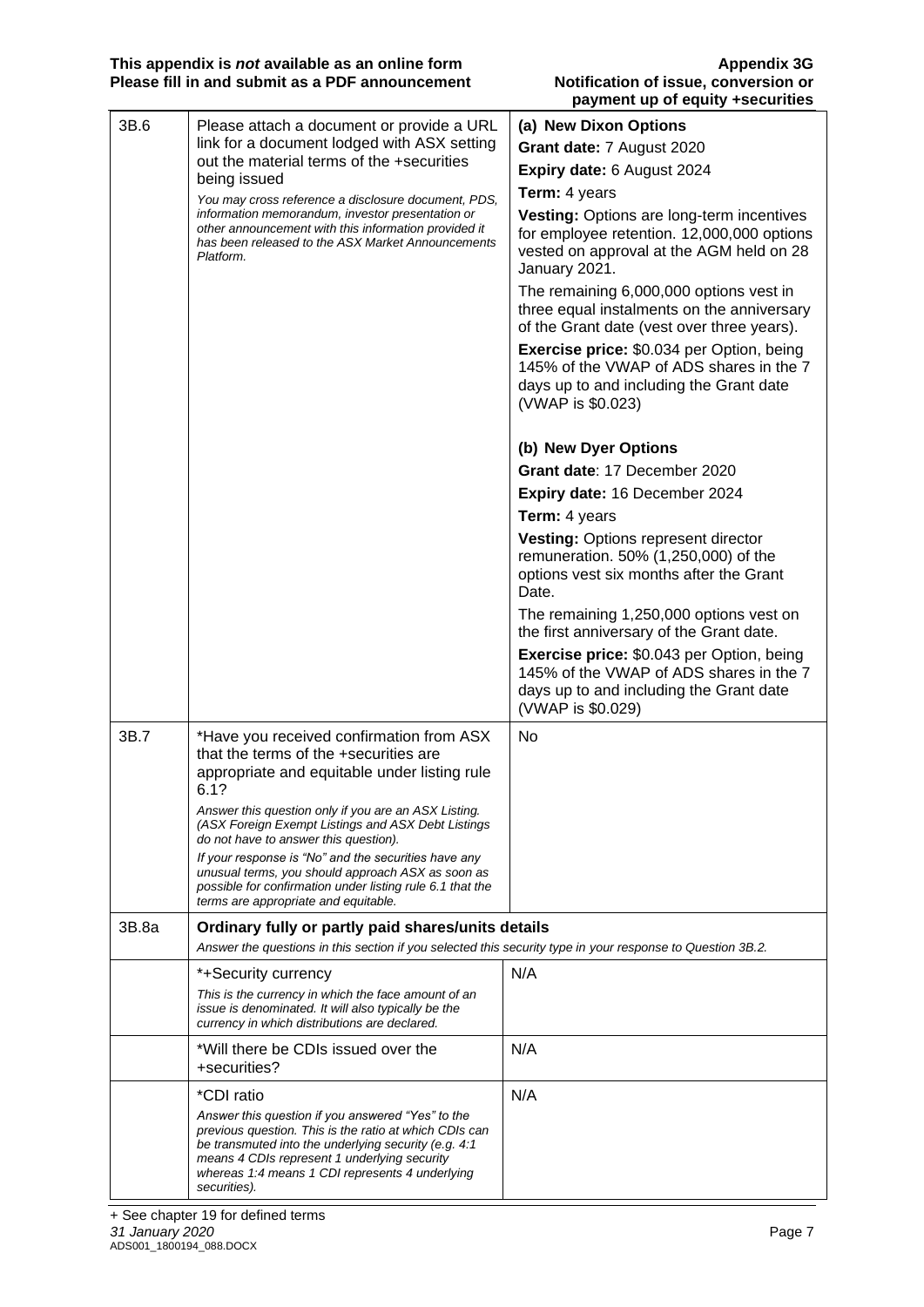|       | *Is it a partly paid class of +security?                                                                                                                                                                                                                                                                                                                                                                                                                                                                                                        | N/A                                                                                                                                                                                                                                                                       |
|-------|-------------------------------------------------------------------------------------------------------------------------------------------------------------------------------------------------------------------------------------------------------------------------------------------------------------------------------------------------------------------------------------------------------------------------------------------------------------------------------------------------------------------------------------------------|---------------------------------------------------------------------------------------------------------------------------------------------------------------------------------------------------------------------------------------------------------------------------|
|       | *Paid up amount: unpaid amount<br>Answer this question if answered "Yes" to the<br>previous question.<br>The paid up amount represents the amount of<br>application money and/or calls which have been paid<br>on any security considered 'partly paid'<br>The unpaid amount represents the unpaid or yet to be<br>called amount on any security considered 'partly<br>paid'.<br>The amounts should be provided per the security<br>currency (e.g. if the security currency is AUD, then the<br>paid up and unpaid amount per security in AUD). | N/A                                                                                                                                                                                                                                                                       |
|       | *Is it a stapled +security?<br>This is a security class that comprises a number of<br>ordinary shares and/or ordinary units issued by<br>separate entities that are stapled together for the<br>purposes of trading.                                                                                                                                                                                                                                                                                                                            | N/A                                                                                                                                                                                                                                                                       |
| 3B.8b | <b>Option details</b><br>Answer the questions in this section if you selected this security type in your response to Question 3B.2.                                                                                                                                                                                                                                                                                                                                                                                                             |                                                                                                                                                                                                                                                                           |
|       | *+Security currency<br>This is the currency in which the exercise price is<br>payable.                                                                                                                                                                                                                                                                                                                                                                                                                                                          | <b>AUD</b>                                                                                                                                                                                                                                                                |
|       | *Exercise price<br>The price at which each option can be exercised and<br>convert into the underlying security. If there is no<br>exercise price please answer as \$0.00.<br>The exercise price should be provided per the<br>security currency (i.e. if the security currency is AUD,<br>the exercise price should be expressed in AUD).                                                                                                                                                                                                       | (a) AUD\$0.034 per New Dixon Option<br>(145% of 7 day VWAP of ADS shares in<br>the 7 days up to and including the date<br>of grant)<br>(b) AUD\$0.043 per New Dyer Option (145%<br>of 7 day VWAP of ADS shares in the 7<br>days up to and including the date of<br>grant) |
|       | *Expiry date<br>The date on which the options expire or terminate.                                                                                                                                                                                                                                                                                                                                                                                                                                                                              | (a) New Dixon Options: 6 August 2024<br>(b) New Dyer Options: 16 December 2024                                                                                                                                                                                            |
|       | *Details of the number and type of<br>+security (including its ASX security code if<br>the +security is quoted on or recorded by<br>ASX) that will be issued if an option is<br>exercised<br>For example, if the option can be exercised to receive<br>one fully paid ordinary share with ASX security code<br>ABC, please insert "One fully paid ordinary share<br>$(ASX:ABC)^{n}$ .                                                                                                                                                           | One fully paid ordinary share in Adslot Ltd<br>(ASX: ADS) will be issued for each option<br>exercised. The share will then rank equally<br>with existing ordinary shares.                                                                                                 |
|       |                                                                                                                                                                                                                                                                                                                                                                                                                                                                                                                                                 |                                                                                                                                                                                                                                                                           |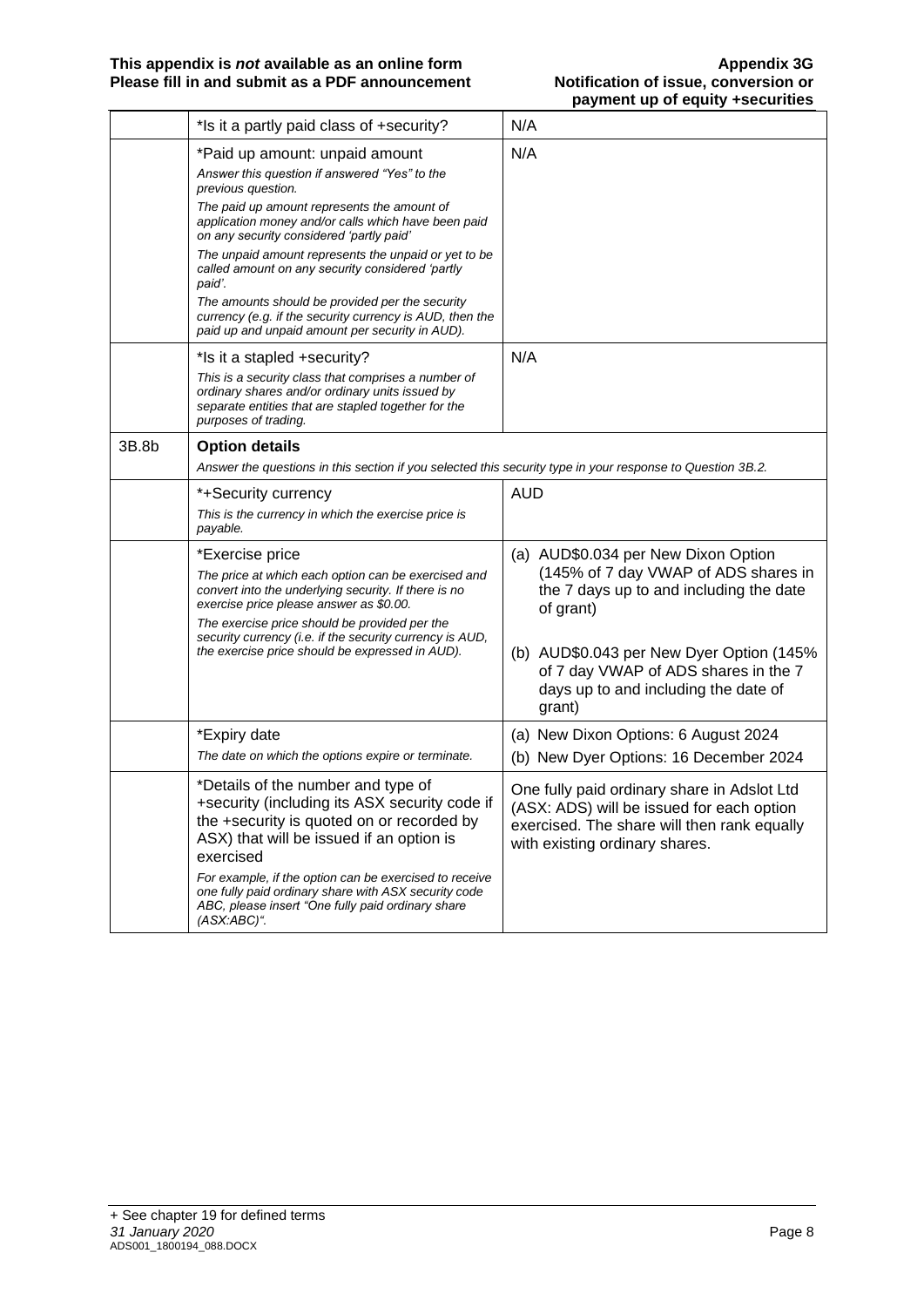| 3B.8c | Details of non-convertible +debt securities, +convertible debt securities, or<br>redeemable preference shares/units                                                    |                                                                                                             |  |
|-------|------------------------------------------------------------------------------------------------------------------------------------------------------------------------|-------------------------------------------------------------------------------------------------------------|--|
|       | Answer the questions in this section if you selected one of these security types in your response to Question<br>3B.2.                                                 |                                                                                                             |  |
|       | Debt and Hybrid Securities" for further information on certain terms used in this section                                                                              | Refer to Guidance Note 34 and the "Guide to the Naming Conventions and Security Descriptions for ASX Quoted |  |
|       | *Type of +security                                                                                                                                                     | Simple corporate bond<br>Ш                                                                                  |  |
|       | Select one item from the list                                                                                                                                          | Non-convertible note or bond                                                                                |  |
|       |                                                                                                                                                                        | Convertible note or bond<br>$\perp$                                                                         |  |
|       |                                                                                                                                                                        | $\Box$ Preference share/unit                                                                                |  |
|       |                                                                                                                                                                        | $\Box$ Capital note                                                                                         |  |
|       |                                                                                                                                                                        | $\Box$ Hybrid security                                                                                      |  |
|       |                                                                                                                                                                        | Other<br>$\Box$                                                                                             |  |
|       | *+Security currency                                                                                                                                                    |                                                                                                             |  |
|       | This is the currency in which the face value of the<br>security is denominated. It will also typically be the<br>currency in which interest or distributions are paid. |                                                                                                             |  |
|       | Face value                                                                                                                                                             |                                                                                                             |  |
|       | This is the principal amount of each security.                                                                                                                         |                                                                                                             |  |
|       | The face value should be provided per the security<br>currency (i.e. if security currency is AUD, then the<br>face value per security in AUD).                         |                                                                                                             |  |
|       | *Interest rate type                                                                                                                                                    | <b>Fixed rate</b><br>$\Box$                                                                                 |  |
|       | Select one item from the list                                                                                                                                          | <b>Floating rate</b><br>$\Box$                                                                              |  |
|       | Select the appropriate interest rate type per the terms<br>of the security. Definitions for each type are provided                                                     | Indexed rate<br>$\Box$                                                                                      |  |
|       | in the Guide to the Naming Conventions and Security<br>Descriptions for ASX Quoted Debt and Hybrid                                                                     | $\Box$ Variable rate                                                                                        |  |
|       | <b>Securities</b>                                                                                                                                                      | Zero coupon/no interest<br>⊔                                                                                |  |
|       |                                                                                                                                                                        | Other<br>$\Box$                                                                                             |  |
|       | Frequency of coupon/interest payments                                                                                                                                  | Monthly<br>Ш                                                                                                |  |
|       | per year                                                                                                                                                               | Quarterly<br>$\Box$                                                                                         |  |
|       | Select one item from the list.                                                                                                                                         | Semi-annual<br>□                                                                                            |  |
|       |                                                                                                                                                                        | Annual                                                                                                      |  |
|       |                                                                                                                                                                        | No coupon/interest payments                                                                                 |  |
|       |                                                                                                                                                                        | Other<br>Ш                                                                                                  |  |
|       | First interest payment date                                                                                                                                            |                                                                                                             |  |
|       | A response is not required if you have selected "No<br>coupon/interest payments" in response to the<br>question above on the frequency of coupon/interest<br>payments  |                                                                                                             |  |
|       | Interest rate per annum                                                                                                                                                | % p.a.                                                                                                      |  |
|       | Answer this question if the interest rate type is fixed.                                                                                                               |                                                                                                             |  |
|       | *Is the interest rate per annum estimated<br>at this time?                                                                                                             | Yes or No                                                                                                   |  |
|       | Answer this question if the interest rate type is fixed.                                                                                                               |                                                                                                             |  |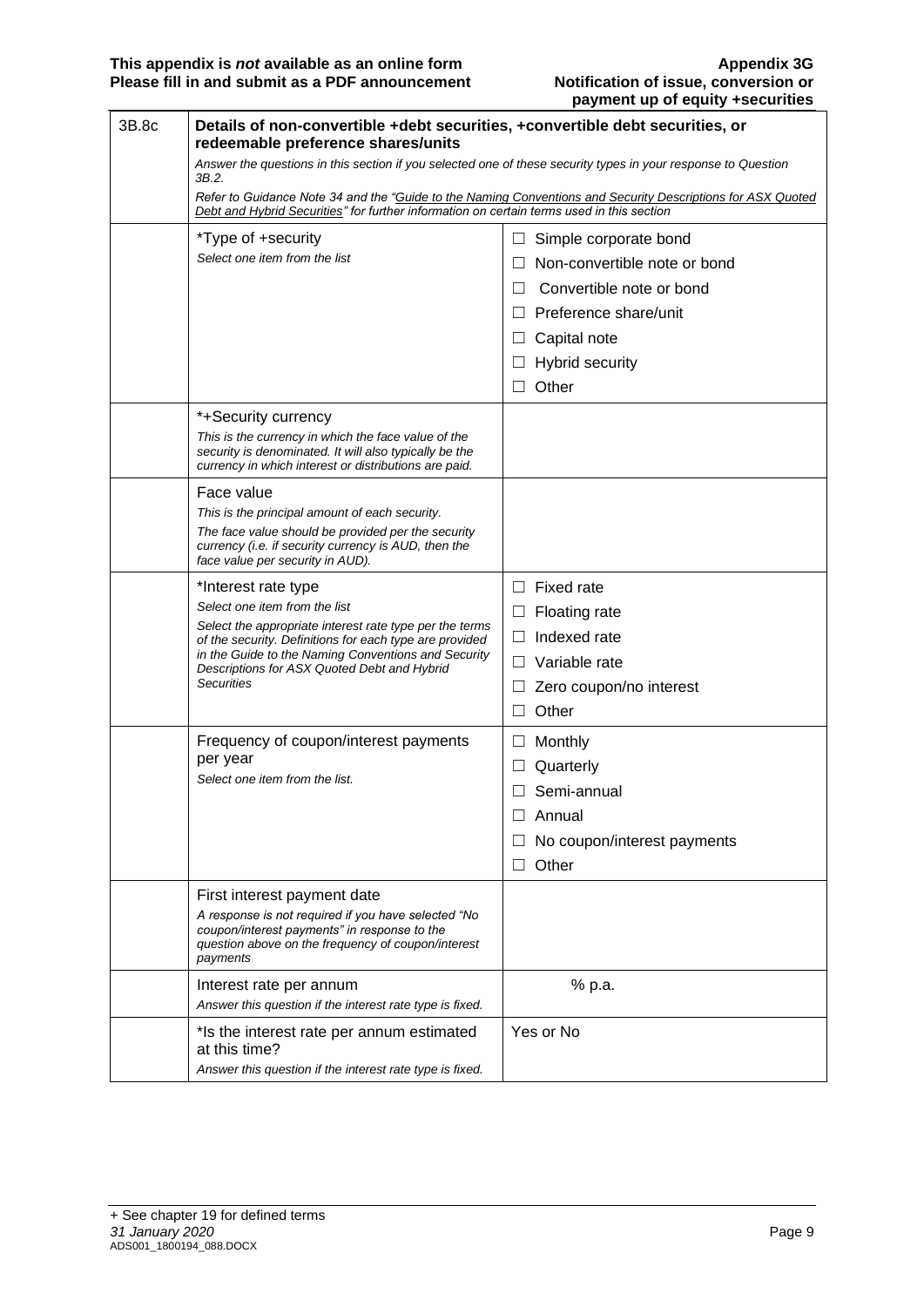| If the interest rate per annum is estimated,<br>then what is the date for this information to<br>be announced to the market (if known)<br>Answer this question if the interest rate type is fixed<br>and your response to the previous question is "Yes".<br>Answer "Unknown" if the date is not known at this<br>time.                                                                                                                                                                                                                                                                                                                                          |                                                                                                            |
|------------------------------------------------------------------------------------------------------------------------------------------------------------------------------------------------------------------------------------------------------------------------------------------------------------------------------------------------------------------------------------------------------------------------------------------------------------------------------------------------------------------------------------------------------------------------------------------------------------------------------------------------------------------|------------------------------------------------------------------------------------------------------------|
| *Does the interest rate include a reference<br>rate, base rate or market rate (e.g. BBSW<br>or CPI)?<br>Answer this question if the interest rate type is floating<br>or indexed                                                                                                                                                                                                                                                                                                                                                                                                                                                                                 | Yes or No                                                                                                  |
| *What is the reference rate, base rate or<br>market rate?<br>Answer this question if the interest rate type is floating<br>or indexed and your response to the previous<br>question is "Yes".                                                                                                                                                                                                                                                                                                                                                                                                                                                                    |                                                                                                            |
| *Does the interest rate include a margin<br>above the reference rate, base rate or<br>market rate?<br>Answer this question if the interest rate type is floating<br>or indexed.                                                                                                                                                                                                                                                                                                                                                                                                                                                                                  | Yes or No                                                                                                  |
| *What is the margin above the reference<br>rate, base rate or market rate (expressed<br>as a percent per annum)<br>Answer this question if the interest rate type is floating<br>or indexed and your response to the previous<br>question is "Yes".                                                                                                                                                                                                                                                                                                                                                                                                              | % p.a.                                                                                                     |
| *S128F of the Income Tax Assessment Act<br>status applicable to the +security<br>Select one item from the list<br>For financial products which are likely to give rise to a<br>payment to which s128F of the Income Tax<br>Assessment Act applies, ASX requests issuers to<br>confirm the s128F status of the security:<br>"s128F exempt" means interest payments are not<br>taxable to non-residents:<br>"Not s128F exempt" means interest payments are<br>taxable to non-residents;<br>"s128F exemption status unknown" means the<br>issuer is unable to advise the status;<br>"Not applicable" means s128F is not applicable to<br>$\bullet$<br>this security | $\Box$ s128F exempt<br>Not s128F exempt<br>ш<br>s128F exemption status unknown<br>Ш<br>Not applicable<br>ப |
| *Is the +security perpetual (i.e. no maturity<br>date)?                                                                                                                                                                                                                                                                                                                                                                                                                                                                                                                                                                                                          | Yes or No                                                                                                  |
| *Maturity date<br>Answer this question if the security is not perpetual                                                                                                                                                                                                                                                                                                                                                                                                                                                                                                                                                                                          |                                                                                                            |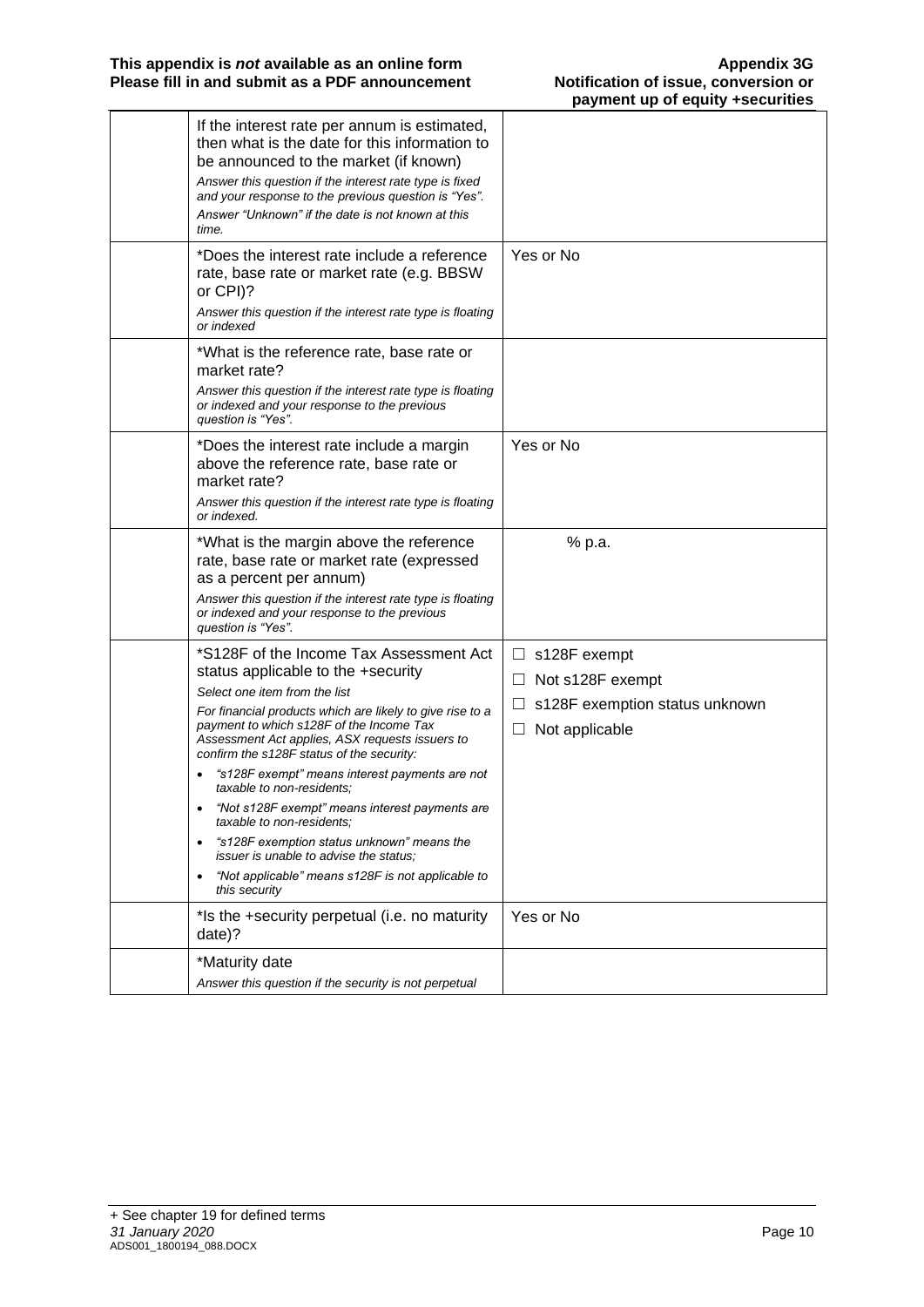#### **This appendix is** *not* **available as an online form Appendix 3G Please fill in and submit as a PDF announcement Notification of issue, conversion or**

| *Select other features applicable to the<br>+security<br>Up to 4 features can be selected. Further information<br>is available in the Guide to the Naming Conventions<br>and Security Descriptions for ASX Quoted Debt and<br><b>Hybrid Securities.</b>                                                                                                                                                                                                                                                                                       | Simple<br>ப<br>Subordinated<br>П<br>Secured<br>$\Box$<br>Converting<br>$\Box$<br>Convertible<br>$\Box$<br>Transformable<br>$\perp$<br>Exchangeable<br>$\Box$<br>Cumulative<br>П<br>Non-Cumulative<br>$\perp$<br>Redeemable<br>$\Box$<br>Extendable<br>$\Box$<br>Reset<br>$\Box$<br>Step-Down<br>$\sqcup$<br>Step-Up<br>$\Box$<br>Stapled<br>$\Box$ |
|-----------------------------------------------------------------------------------------------------------------------------------------------------------------------------------------------------------------------------------------------------------------------------------------------------------------------------------------------------------------------------------------------------------------------------------------------------------------------------------------------------------------------------------------------|----------------------------------------------------------------------------------------------------------------------------------------------------------------------------------------------------------------------------------------------------------------------------------------------------------------------------------------------------|
| *Is there a first trigger date on which a right<br>of conversion, redemption, call or put can<br>be exercised (whichever is first)?                                                                                                                                                                                                                                                                                                                                                                                                           | None of the above<br>П<br>Yes or No                                                                                                                                                                                                                                                                                                                |
| *If yes, what is the first trigger date<br>Answer this question if your response to the previous<br>question is "Yes".                                                                                                                                                                                                                                                                                                                                                                                                                        |                                                                                                                                                                                                                                                                                                                                                    |
| Details of the number and type of +security<br>(including its ASX security code if the<br>+security is quoted on ASX) that will be<br>issued if the securities to be quoted are<br>converted, transformed or exchanged<br>Answer this question if the security features include<br>"converting", "convertible", "transformable" or<br>"exchangeable".<br>For example, if the security can be converted into<br>1,000 fully paid ordinary shares with ASX security<br>code ABC, please insert "1,000 fully paid ordinary<br>shares (ASX:ABC)". |                                                                                                                                                                                                                                                                                                                                                    |

## Part 4 – Issue details

| Question<br>No.  | Question                                                                                                                                                       | Answer          |
|------------------|----------------------------------------------------------------------------------------------------------------------------------------------------------------|-----------------|
| 4.1              | *Have the +securities been issued yet?                                                                                                                         | Yes             |
| 4.1a             | *What was their date of issue?<br>Answer this question if your response to Q4.1 is<br>"Yes".                                                                   | 28 January 2021 |
| 4.1 <sub>b</sub> | *What is their proposed date of issue?<br>Answer this question if your response to Q4.1 is "No".                                                               |                 |
| 4.2              | *Are the +securities being issued for a<br>cash consideration?<br>If the securities are being issued for nil cash<br>consideration, answer this question "No". | No.             |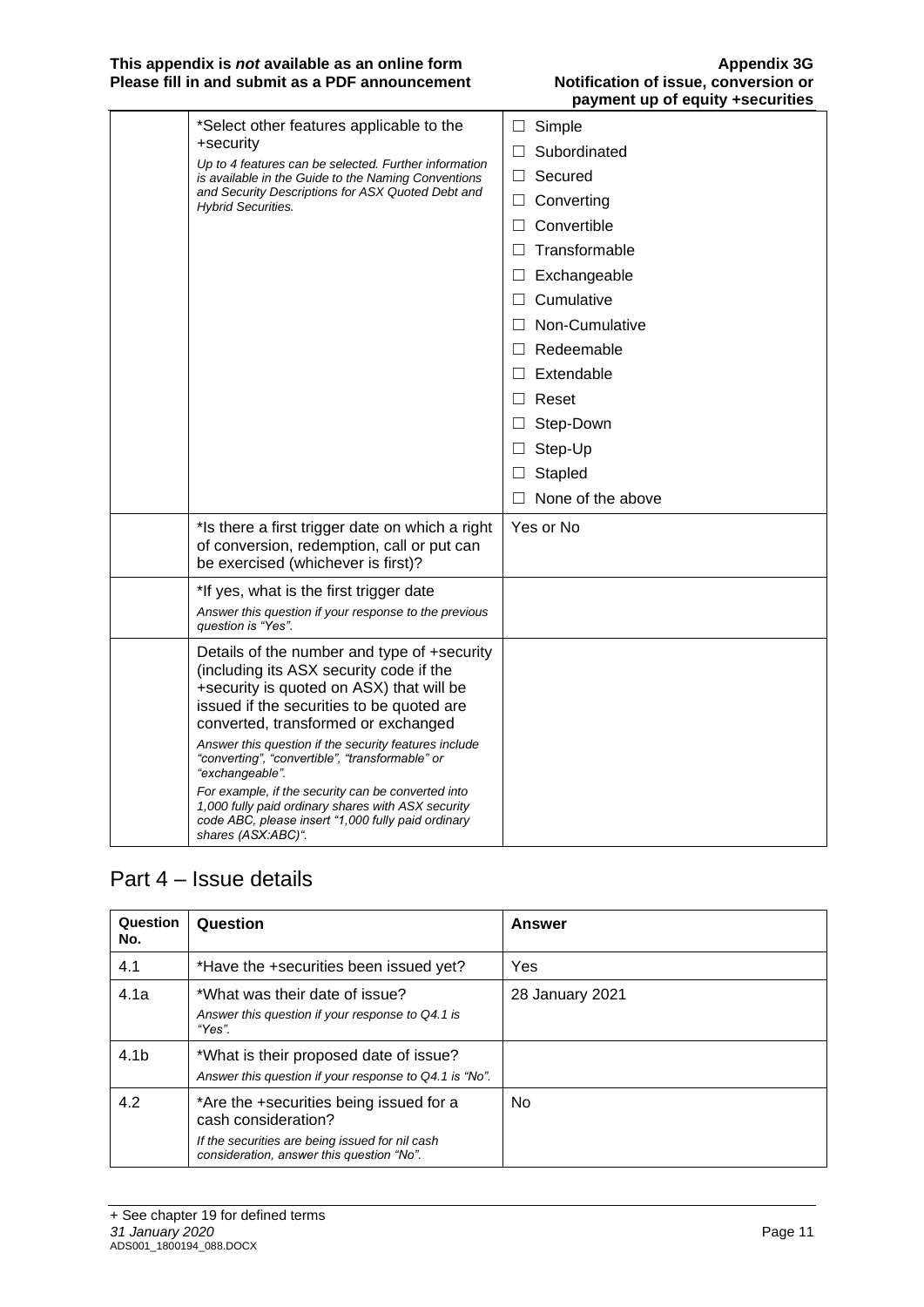| 4.2a | *In what currency is the cash consideration<br>being paid<br>For example, if the consideration is being paid in<br>Australian Dollars, state AUD.<br>Answer this question if your response to Q4.2 is<br>"Yes".                                                                                                                             | N/A                                                                                 |
|------|---------------------------------------------------------------------------------------------------------------------------------------------------------------------------------------------------------------------------------------------------------------------------------------------------------------------------------------------|-------------------------------------------------------------------------------------|
| 4.2b | *What is the issue price per +security<br>Answer this question if your response to Q4.2 is "Yes"<br>and by reference to the issue currency provided in<br>your response to Q4.2a.<br>Note: you cannot enter a nil amount here. If the<br>securities are being issued for nil cash consideration,<br>answer Q4.2 as "No" and complete Q4.2c. | N/A                                                                                 |
| 4.2c | Please describe the consideration being<br>provided for the +securities<br>Answer this question if your response to Q4.2 is "No".                                                                                                                                                                                                           | Nil consideration. Securities are options to<br>acquire fully paid ordinary shares. |
| 4.3  | Any other information the entity wishes to<br>provide about the issue                                                                                                                                                                                                                                                                       |                                                                                     |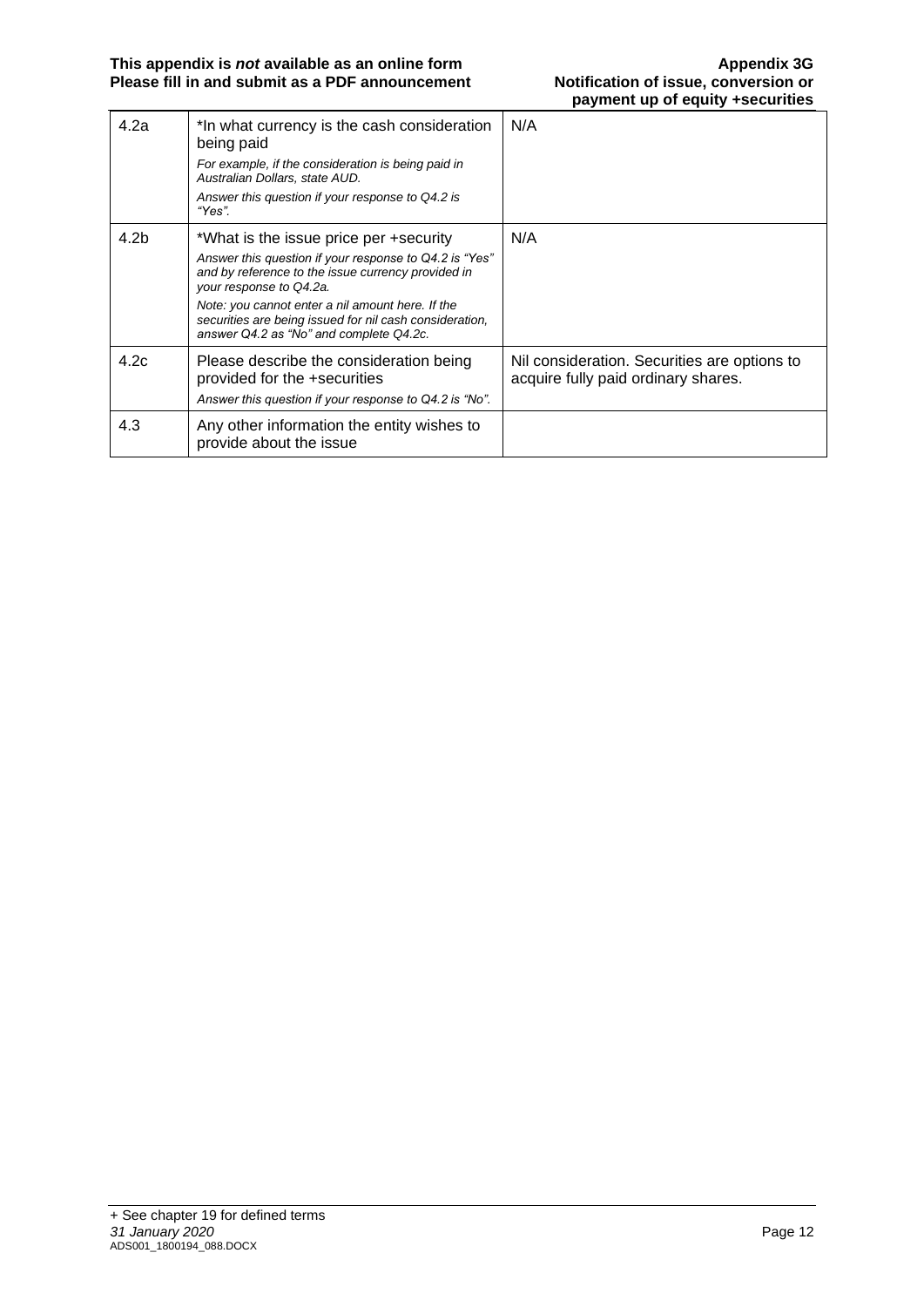#### Part 5 – Unquoted +securities on issue

Following the issue of the +securities the subject of this application, the unquoted issued +securities of the entity will comprise:

*Note: the figures provided in the table in section 5.1 below are used to calculate part of the total market capitalisation of the entity published by ASX from time to time. Please make sure you include in the table each class of unquoted securities issued by the entity.*

*Restricted securities should be included in table 5.1.*

5.1

| *ASX security code and description                 | *Total number of +securities on issue |
|----------------------------------------------------|---------------------------------------|
| All listed below are ADS options                   | Total: 129,525,000                    |
| Exercise price \$0.073, expiry 4 Oct 2021          | 3,000,000                             |
| Exercise price \$0.060, expiry 25 Nov 2021         | 5,600,000                             |
| Exercise price \$0.035, expiry 25 Feb 2022         | 23,500,000                            |
| Exercise price \$0.034, expiry 15 May 2022         | 11,400,000                            |
| Exercise price \$0.036, expiry 27 May 2022         | 4,000,000                             |
| Exercise price \$0.060, expiry 30 January 2023     | 5,050,000                             |
| Exercise price \$0.041, expiry 2 September 2023    | 11,350,000                            |
| Exercise price \$0.045, expiry 12 December<br>2023 | 4,000,000                             |
| Exercise price \$0.032, expiry 29 January 2024     | 8,000,000                             |
| Exercise price \$0.044, expiry 15 December<br>2022 | 8,000,000                             |
| Exercise price \$0.028, expiry 12 July 2024        | 25,125,000                            |
| Exercise price \$0.034, expiry 6 August 2024       | 18,000,000                            |
| Exercise price \$0.043, expiry 16 December<br>2024 | 2,500,000                             |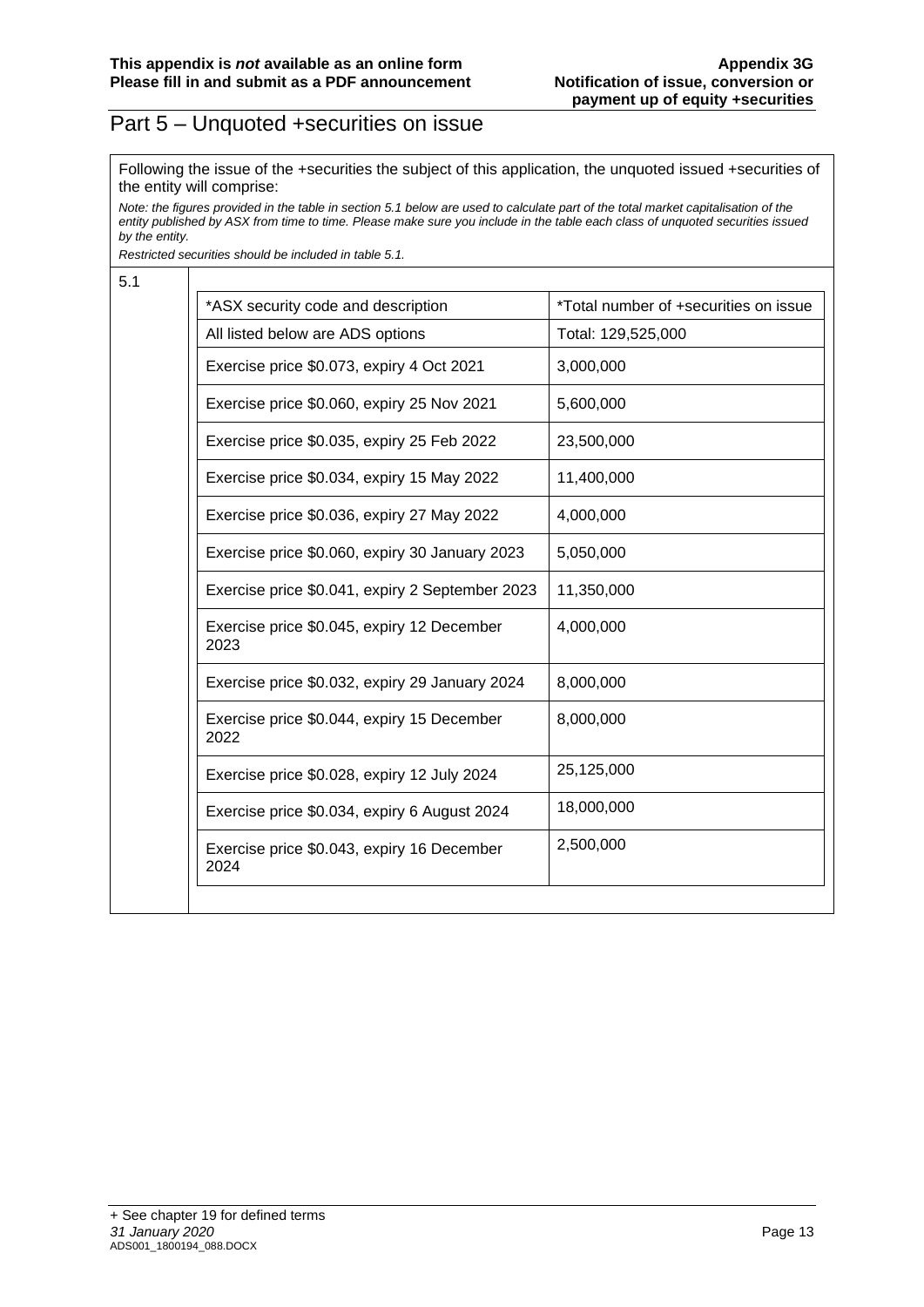#### Part 6 – Other Listing Rule requirements

*The questions in this Part should only be answered if you are an ASX Listing (ASX Foreign Exempt Listings and ASX Debt Listings do not need to complete this Part) and:*

- *your response to Q2.1 is "+securities issued under an +employee incentive scheme that are not being immediately quoted on ASX"; or*
- *your response to Q2.1 is "Other"*

| Question<br>No.  | Question                                                                                                                                                                                                                                                                                                                                      | Answer         |
|------------------|-----------------------------------------------------------------------------------------------------------------------------------------------------------------------------------------------------------------------------------------------------------------------------------------------------------------------------------------------|----------------|
| 6.1              | *Are the securities being issued under<br>Listing Rule 7.2 exception $131$ and therefore<br>the issue does not need any security holder<br>approval under Listing Rule 7.1?<br>Answer this question if your response to Q2.1 is<br>"securities issued under an employee incentive<br>scheme that are not being immediately quoted on<br>ASX". | N <sub>0</sub> |
| 6.2              | *Has the entity obtained, or is it obtaining,<br>+security holder approval for the issue<br>under listing rule 7.1?<br>Answer this question if the response to Q6.1 is "No".                                                                                                                                                                  | <b>No</b>      |
| 6.2a             | *Date of meeting or proposed meeting to<br>approve the issue under listing rule 7.1<br>Answer this question if the response to Q6.1 is "No"<br>and the response to Q6.2 is "Yes".                                                                                                                                                             | N/A            |
| 6.2 <sub>b</sub> | *Are any of the +securities being issued<br>without +security holder approval using the<br>entity's 15% placement capacity under<br>listing rule 7.1?<br>Answer this question if the response to Q6.1 is "No"<br>and the response to Q6.2 is "No".                                                                                            | No             |

<sup>1</sup> *Exception 13* An issue of securities under an employee incentive scheme if within 3 years before the issue date:

- (a) in the case of a scheme established before the entity was listed a summary of the terms of the scheme and the maximum number of equity securities proposed to be issued under the scheme were set out in the prospectus, PDS or information memorandum lodged with ASX under rule 1.1 condition 3; or
- (b) the holders of the entity's ordinary securities have approved the issue of equity securities under the scheme as an exception to this rule. The notice of meeting must have included:
	- a summary of the terms of the scheme.
	- the number of securities issued under the scheme since the entity was listed or the date of the last approval under this rule;
	- the maximum number of +equity securities proposed to be issued under the scheme following the approval; and
	- a voting exclusion statement.

Exception 13 is only available if and to the extent that the number of +equity securities issued under the scheme does not exceed the maximum number set out in the entity's prospectus, PDS or information memorandum (in the case of (a) above) or in the notice of meeting (in the case of (b) above).

Exception 13 ceases to be available if there is a material change to the terms of the scheme from those set out in the entity's prospectus, PDS or information memorandum (in the case of (a) above) or in the notice of meeting (in the case of (b) above).